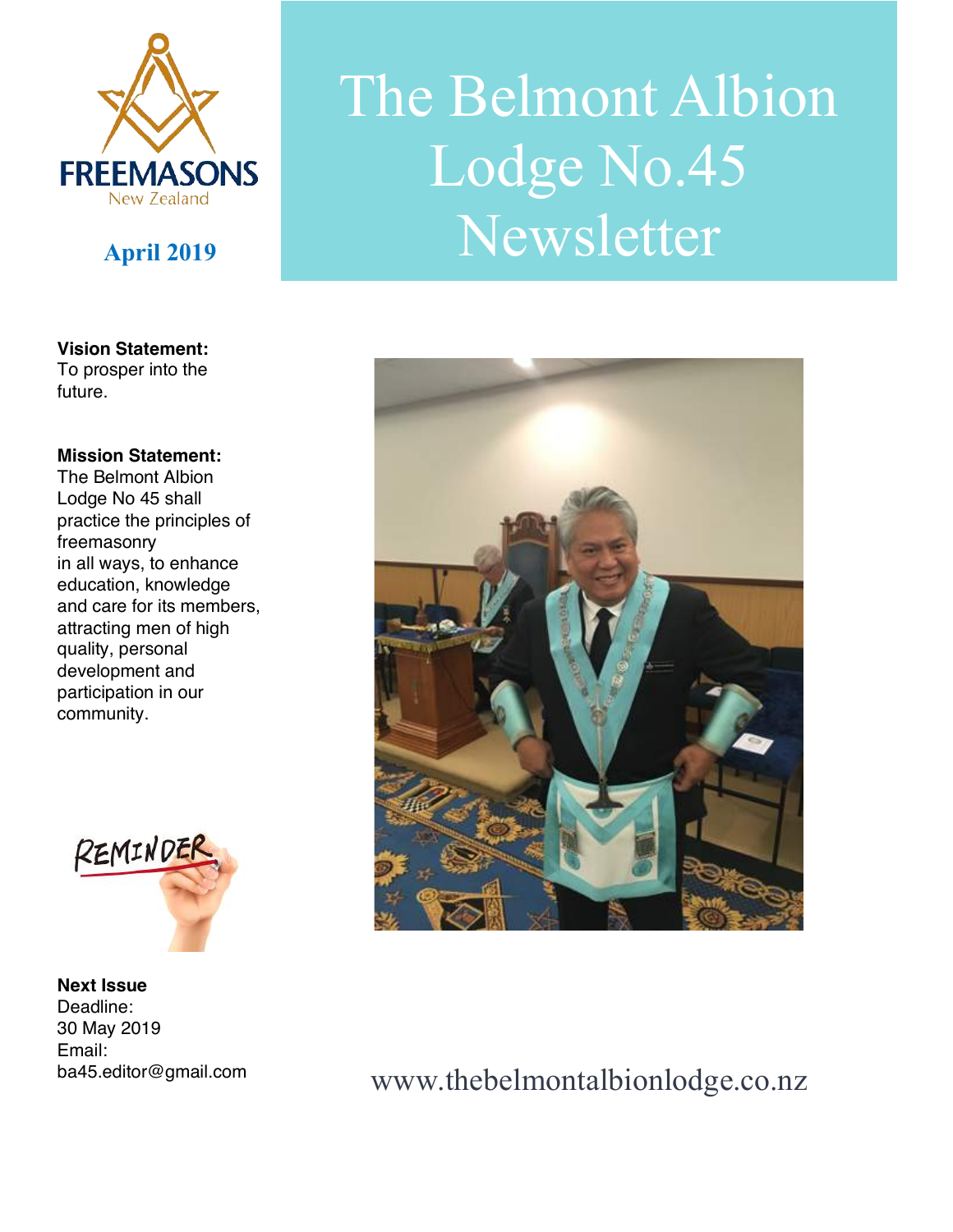## **In this issue:**

| The First Quarter Century: a history of Belmont Albion Lodge No. 45 1993-201811 |  |
|---------------------------------------------------------------------------------|--|
|                                                                                 |  |
|                                                                                 |  |
|                                                                                 |  |



"I will strive to live with love and care, Upon the level and by the square"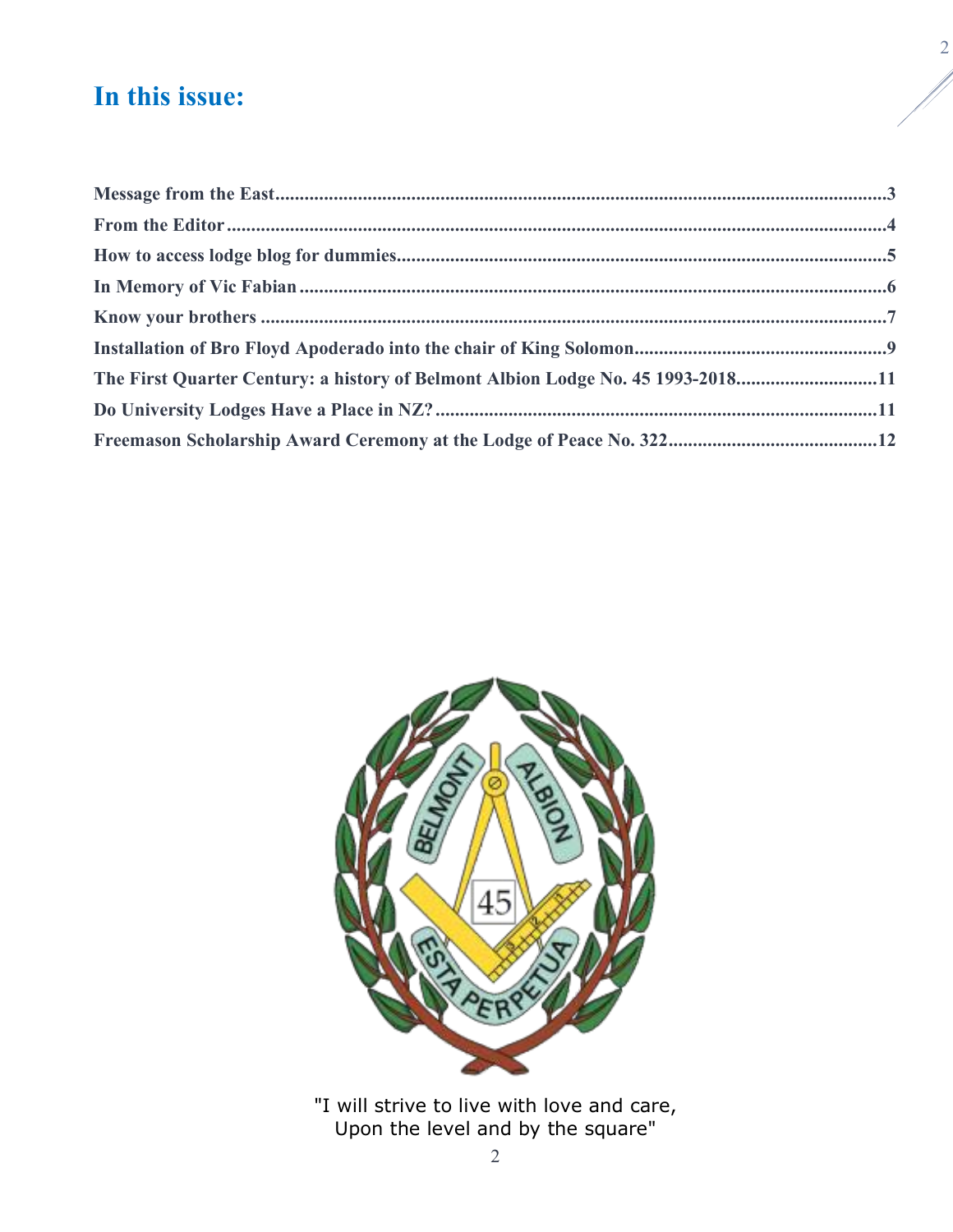## **Message from the East**

#### Greetings Brethren,

I hope you all had an enjoyable and safe summer. I am sure everyone relished the nice warm weather and long evenings with family and friends. It is now a time of change as the seasons brings us autumn's colours. Winter has occasionally reared its head and now slowly approaches. I hope the change in seasons finds you and your families well.

My main message to you all through this re-launch of our Newsletter will be one of thanks and congratulations.

I am honoured and proud to serve as Worshipful Master and it goes without saying that this is truly the highlight of my masonic career. Thank you all for your vote of confidence in my abilities to lead you in the coming year and I hope I can do as good of a job as the Masters that have come before me. I am humbled, excited, and ready to get started.

I would like to say thank you to all who participated in our installation. As always, the members of our lodge came together and made our installation a great success. It was an excellent turnout and an outstanding evening at the Refectory. I extend a special thank you to RW Bro Murray Morrissey for conducting an excellent Board of Installed Masters. I would also like to thank in particular those who have helped in the background and single out the duo of W Bro Wayne Jones and RW Bro Murray Morrissey who nearly spent an entire Sunday with me setting up the Refectory. My thanks also go to Bro Richard Lumsden, VW Bro Keith Eaglesome, W Bro Dave Barr and W Bro Alan Thompson who assisted them in the lead up to the installation. I really appreciate and thank our IPM W Bro Russell Ward for leaving me a lodge in great spirits and whom, along with Deputy Master VW Bro Geoff Foote, I will be counting on for counsel and advice in the year to come.

3

I would like to say congratulations to all of my elected and appointed officers. I know they are going to support me as we move forward this year. I will be working close with the team to try and improve attendance, make meeting nights more stimulating, improve the fellowship in our Lodge, progress our masonic education and rituals and finally how we can take better care of our own while also being of service to our community. I am looking to ask all brethren for your help and will be counting on all of you to make this year a success.

A wise man I know once said, attendance, participation and commitment are key to the success of a Lodge. I am glad that he will be sitting with me in the East. So I extend an invitation to all you brethren to attend, participate and commit to the success of the Lodge.

For all Brethren whom have not seen for some time, you have been missed and I say come back to the Lodge and see firsthand what we are trying to accomplish. Belmont Albion is growing and we want you all to be a part of it.

Fraternally and sincerely Floyd Apoderado Worshipful Master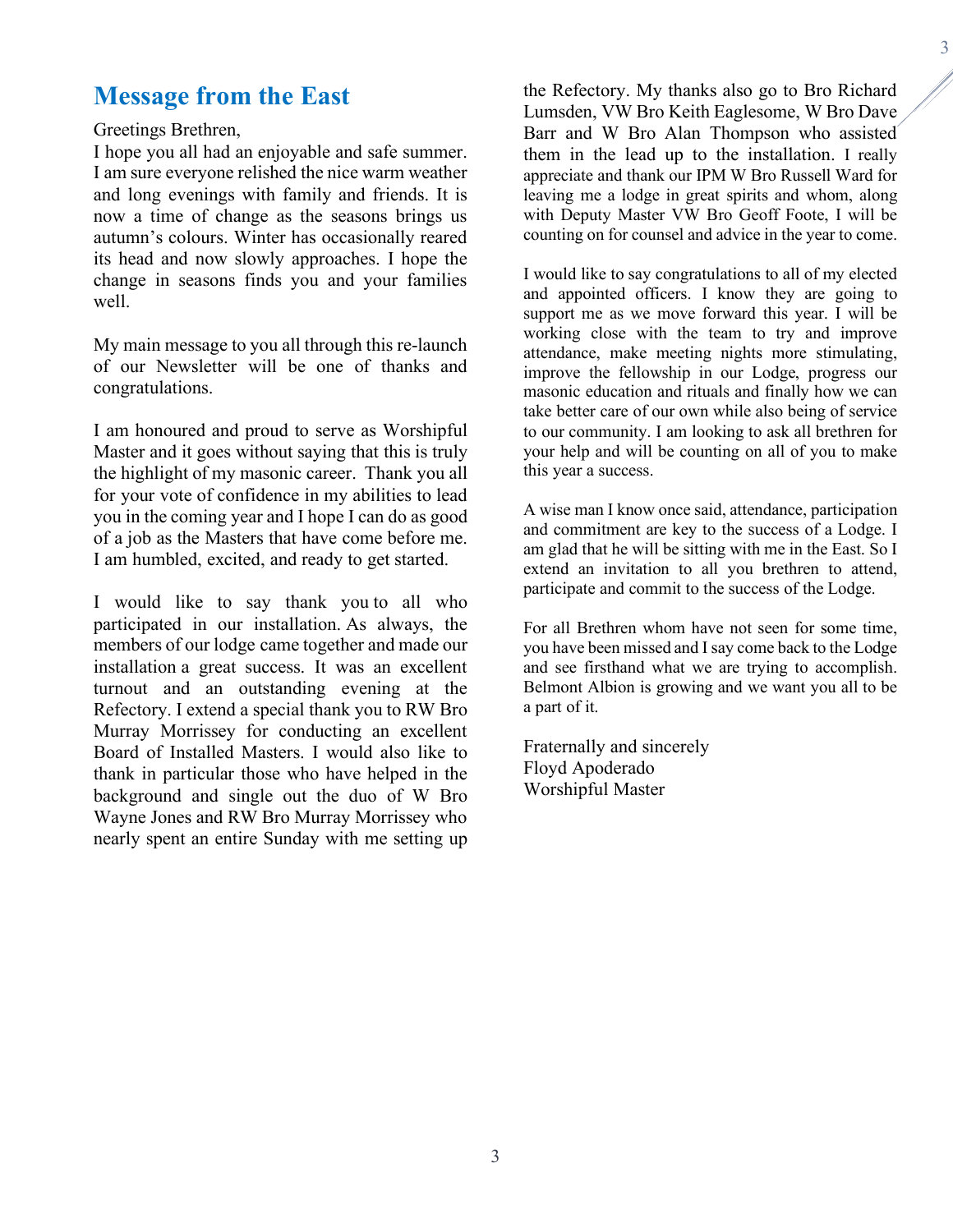## **From the Editor**

I was talking to a person who edits a major newsletter abroad. While we had discussions on all sorts of issues including rants about receiving material, one particular thing that he said filled me with motivation again. "It's not just for the current members to read, it's for the history!". So, I am back to continue to record the history of BA45 as it is revealed.

Our IPM, W Bro Russell Ward, did a fantastic job sending his weekly communications. I am going to talk to him to see if I could put all his master's voice communications into one file and publish it in a special issue.

With Russell gone, there may be a communication void. We will try to keep you engage brethren. We have a new toy to play with. A weblog also called blog. What is a blog? "A regularly updated website or web page, typically one run by an individual or small group, that is written in an informal or conversational style."

Please follow this link to the blog on our lodge website and enter your email in the subscription box to receive notifications when there is a new post. Please see the instructions in the following page.

#### http://www.thebelmontalbionlodge.co.nz/Blog

The blog will have UpToDate stories that could be shared on pukebook, as Russell says, while the newsletter will be a recollection of stories in a formal format.

This year is passing by quicker than usual. I am in mid 30s and having difficulties matching the pace of life.

#### *Kids growing and family well, we've got a few jobs to learn!*

Many of us are stepping into new roles this year. I think this year's officers are in average at least 20 years younger than previous years and I see the current formation a bridge between the past and future, a planned structure that is going to assure the stability and prosperity of Northshore's best lodge.

Some very experienced, esteemed and highly ranked masons form the backbone of our lodge but unlike many other places, our old and wise are not hungry for power, they don't mind to let it go and they have trust in brethren they have guided throughout these years.

That's what makes our lodge different!

All the best for yet another exciting masonic year ahead.

Until next time, keep warm and happy reading!

Ali Seyfoddin (Editor)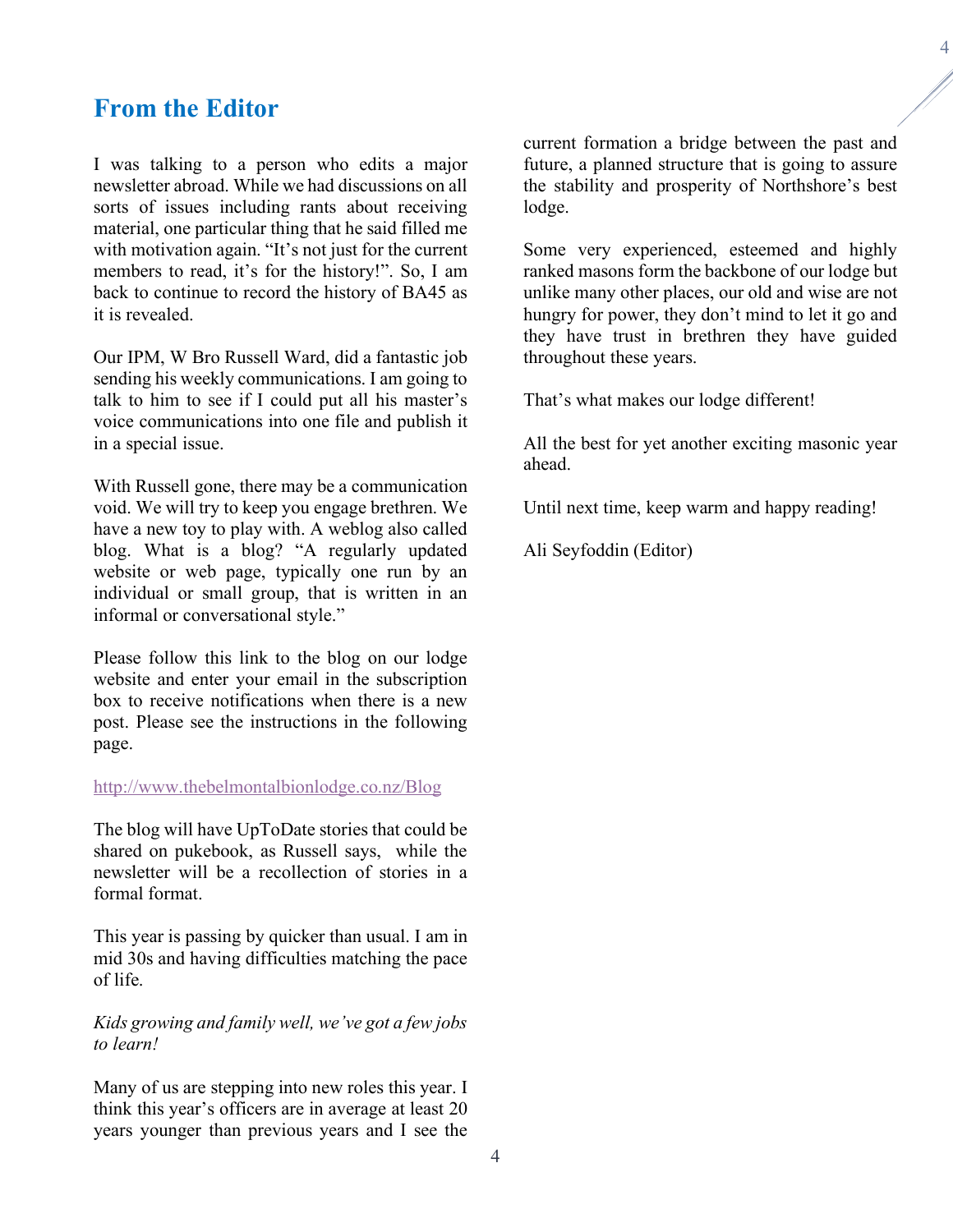## **How to access lodge blog for dummies**



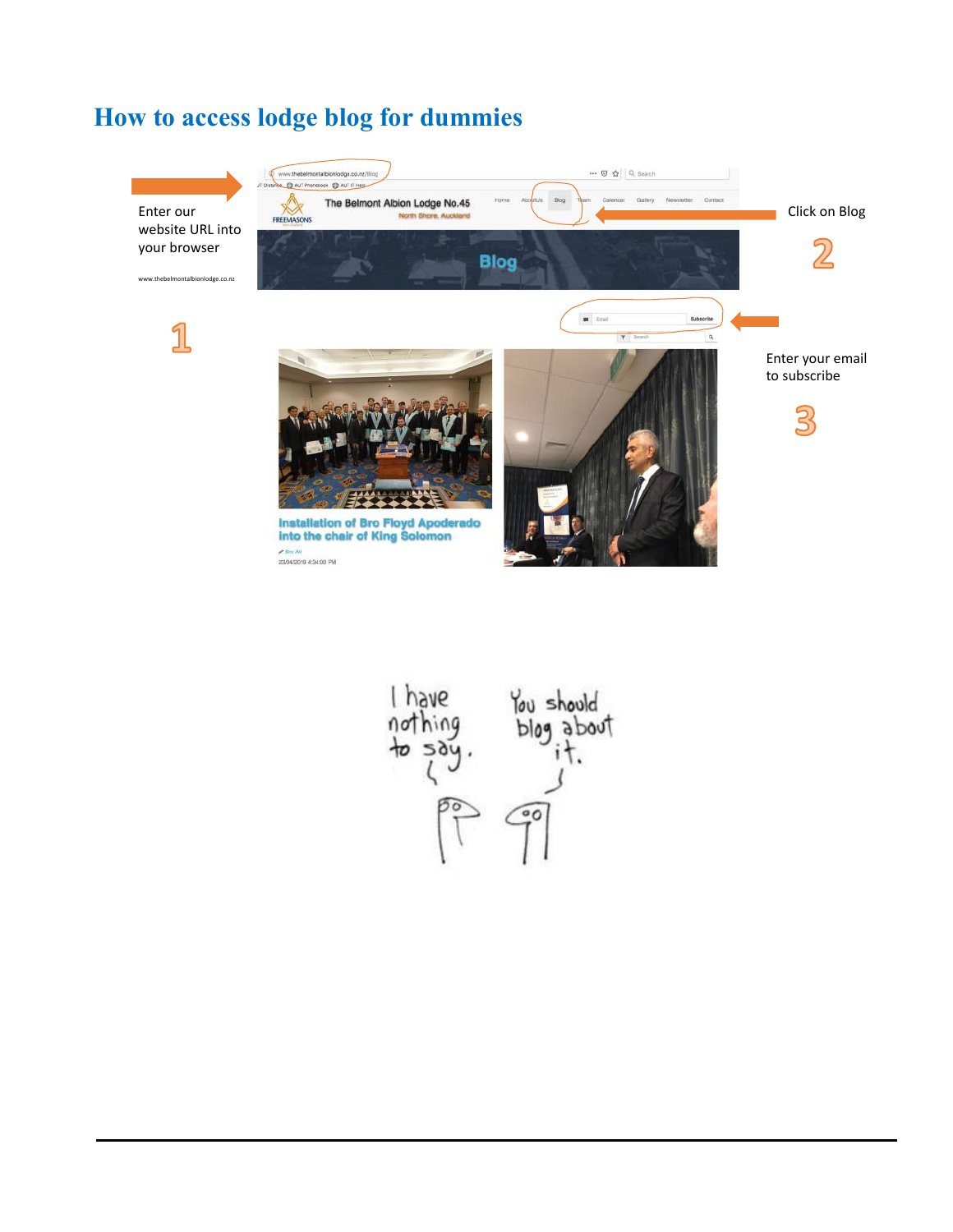## **In Memory of Vic Fabian**

1936-2019

Vic Fabian was born on 3rd July 1936. At the age of 16 to get away from the Revolution he took off across the hill from his native Hungary to Austria and became a Refugee. After some time in Refugee Camps in Europe he ended up in a New Zealand Camp finally getting accommodation with a couple in Onehunga. He was given a lob at the Meat Works but had to borrow money to buy a pair of shoes to walk to work.

After some time he finally took a job as a Flight Steward with Air new Zealand and rose to the Rank of a Flight Purser. A position he held for many years. On one of his many overseas trips he met the love of his life Connie and they married in 1990 to settle at his Hillside home.

I'm not sure of Vic's Mother Lodge but he was a Past master of Titirangi Lodge and joined Belmont Albion No 45 about 1993. He held the Grand Lodge Rank of Past Grand Lecturer and was a very knowledgeable Freemason. He regularly visited

Lodges around the world while working for A.N.Z. and after he had retired. He travelled extensively to America (Wife Connie is from Minnesota) and prior to retirement worked for Air New Zealand for approximately 25 years.He printed our Installation Programme for years but gave it up two years ago. We suspect poor health was the reason. He videoed the progress and construction of the North Shore Centre from the beginning and showed a brilliant documentary at the Grand Dinner on Dedication Day.

Vic could have strong views an many subjects but no doubt from his world-wide experiences and his life as a Flight Purser he was a pretty good reader of character.

The Lodge is grateful for the support given by Wayne and Bev Jones and Keith and Libby during Vic's illness.

*VW Bro Keith Eaglesome and RW Bro Murray Morrissey* 



*A snapshot from Dec 2014 issue of this newsletter*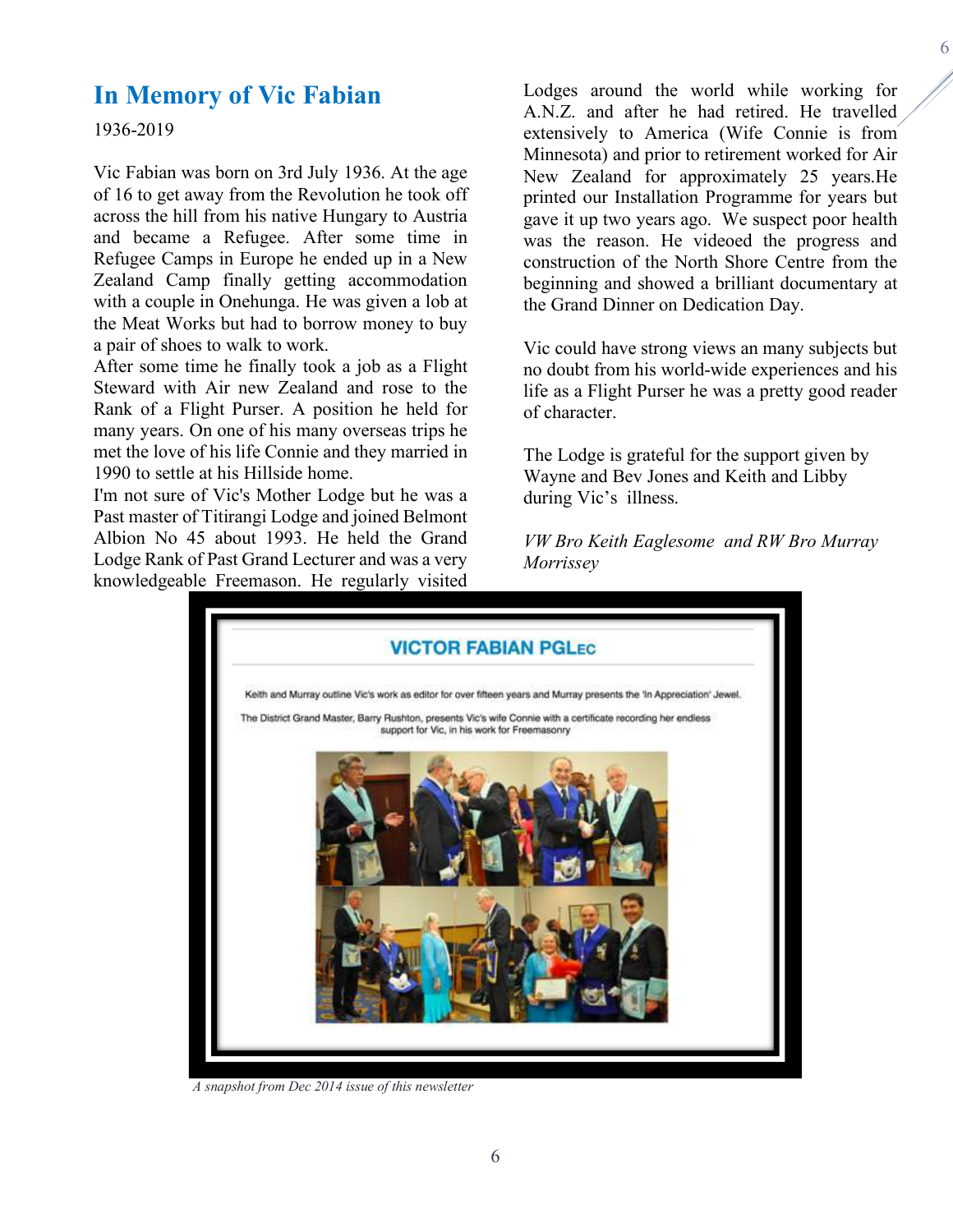#### 7

## **Know your brothers**

#### **Worshipful Master**

I am from the Philippines and my full name is Martin Floyd Apoderado. I understand my surname is a bit of a tongue twister. It is correctly pronounced as 'Ah-poe-deh-rah-doe'.

I have been with the New Zealand Sugar Company for the past 18 years in various roles and I am currently the Quality Assurance Co-Ordinator.

I am an avid reader with particular interests in mythology and important and decisive periods in history. This included the American Civil War and Philippine Battle for Independence both of which were highly influenced by the Freemasons. My desire to understand and share in the commonality these great thinkers and freedom fighters shared is one of the main reasons I decided to join.

I was initiated into Freemasonry on the 8<sup>th</sup> of October 2012. An interesting fact I'd like to share is a bold prediction Bro Ronald Venturina made shortly after my initiation. He told a group of Filipino brethren that I would be Master of our Lodge in 6-7 years. My  $7<sup>th</sup>$  year anniversary will be on the 8<sup>th</sup> of October 2019. Uncanny foresight.



#### **Director of ceremonies**

I'm Sean Neely and am married with 2 kids, a son and a daughter. I work as a Senior Corporate Manager for a bank, responding to Corporate, Commercial and Institutional competitive tender responses.

This year I am honoured to take over the role of Director of Ceremonies from RW Bro. Murray Morrissey. As a Past Master of our Lodge, I was always supported in a seamless manner in which the Lodge would deliver its charges at our Regular meetings. Helping schedule, coach and support our team members to maintain the excellent traditions found in our Lodge is a daunting challenge. My hope is to emulate the planning and execution that Murray delivered on consistently.



#### **Treasurer**

"Chris Bilham; I was formerly an officer in the Royal Hong Kong Police, now working as a grasscutter. My hobbies include tramping, and collecting/researching war medals.

As Treasurer, I hope to manage the lodge's finances more successfully than my own. I am also working on a history of Belmont Albion Lodge to mark our first twenty-five years.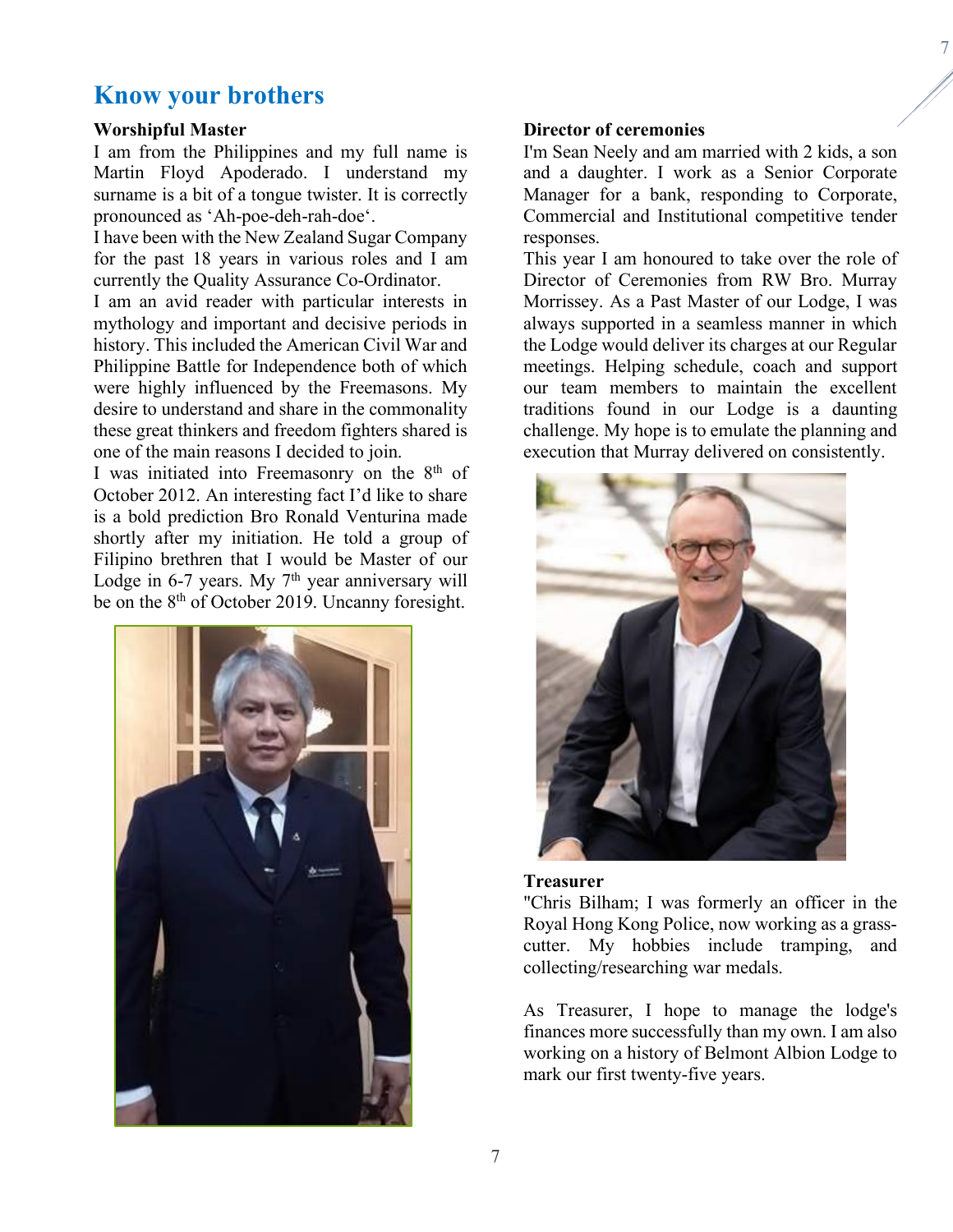

#### **Senior Deacon**

My name is Isaac Newcombe, I am a Senior Master Control Room Op for TV Channels and a Cinematographer for TV shows and Movies. I grew up in Tauranga and moved to Auckland to meet my actress girlfriend Meg, to whom I moved into a small cottage in the woods with. This year at B.A #45 I am the Senior Deacon, I am looking forward to the challenges this role provides and the responsibility it holds to keep the ceremony at a punctual pace.



#### **Junior Deacon**

My name is Ali Seyfoddin, I am a Senior Lecturer in Pharmacology at AUT, father of two little girls and an adventurist (in-land and off-land). I am the

*Junior Deacon* this year and I am looking forward to it especially experiencing a first degree working. I remember the comfort of having the JD whispering the answers into my ears. I believe he has a special place.

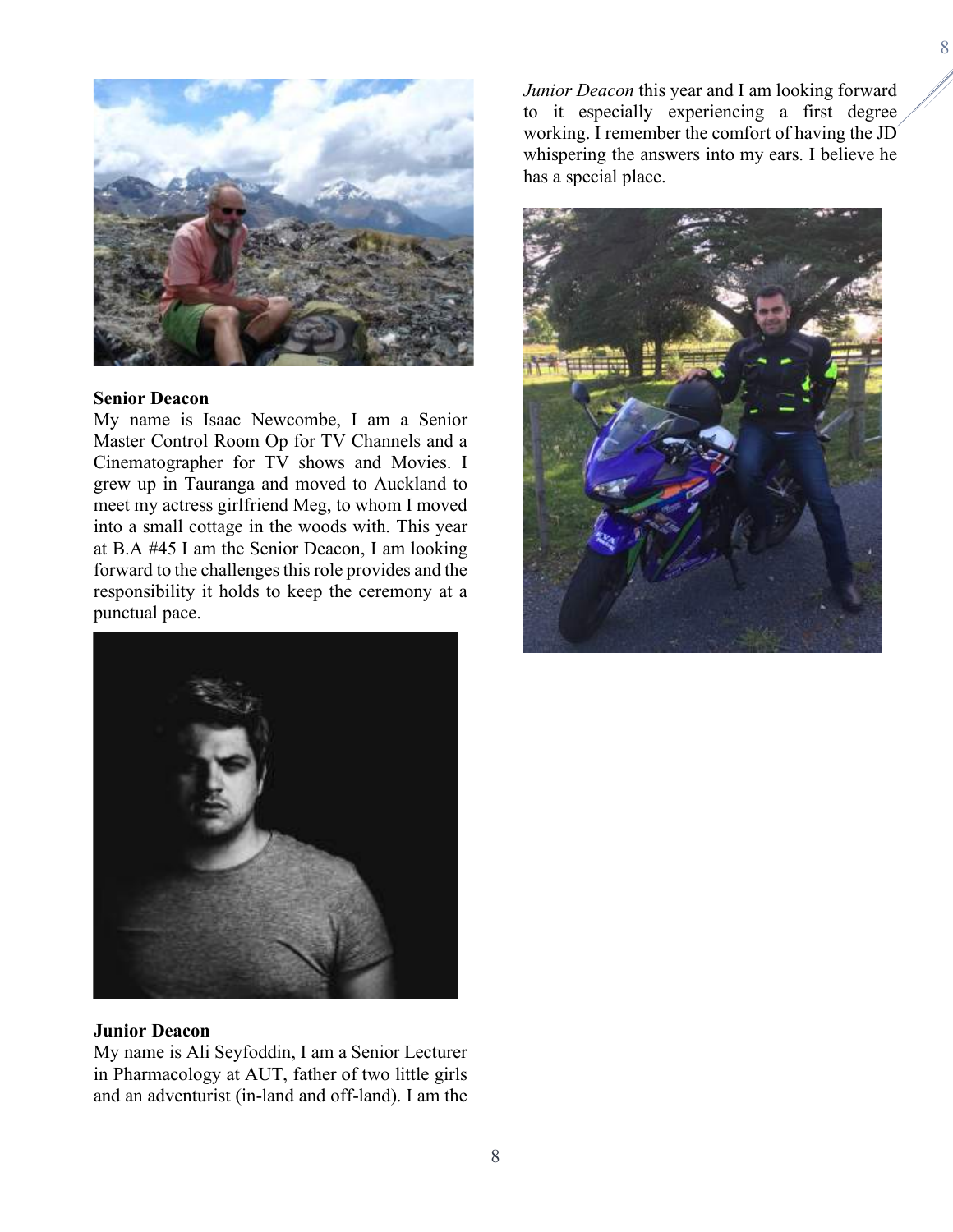## **Installation of Bro Floyd Apoderado into the chair of King Solomon**





The Filipino brethren gathering to support the master elect





Fantastic Filipino dishes in the refractory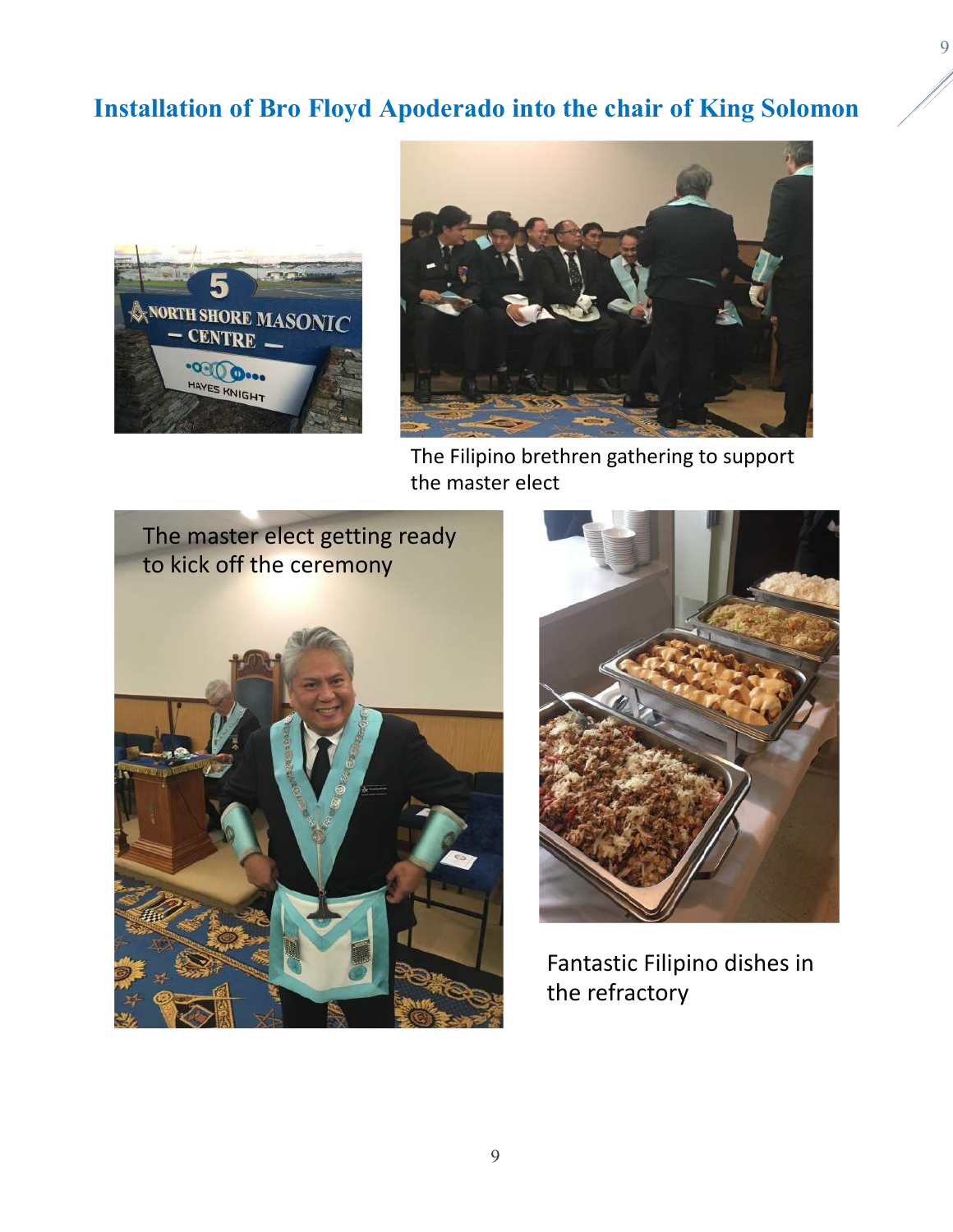Above: District Grand Master VW Bro Dennis Waller

Below: Brethren, officers and guests posing for a photo after the ceremony



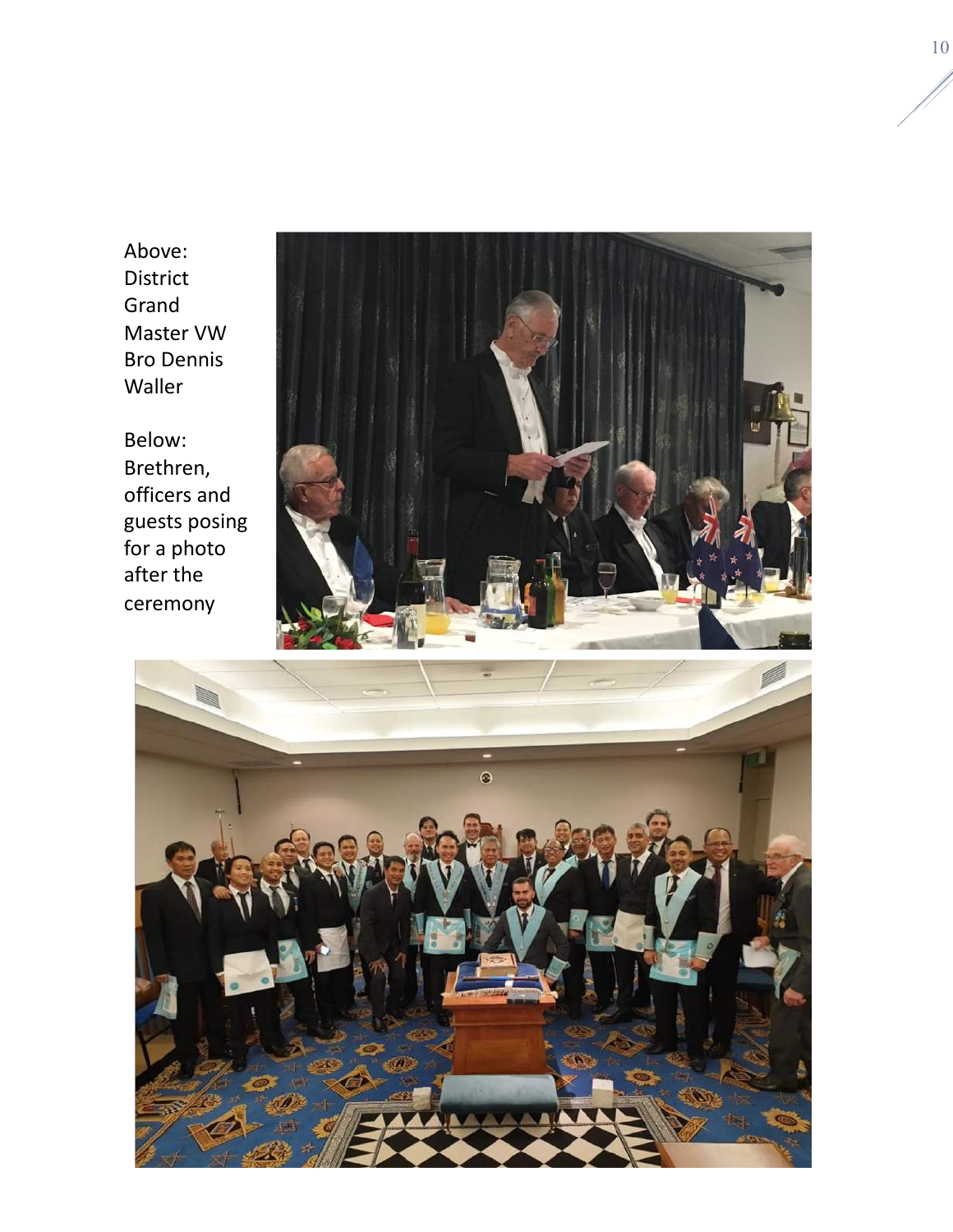## **The First Quarter Century: a history of Belmont Albion Lodge No. 45 1993-2018.**

Last year marked the 25th anniversary of Belmont Albion Lodge. It was formed in 1993 from the amalgamation of two older lodges, Albion (1883) and Belmont (1948). I am writing a history of the lodge, focusing on the period since 1993 but with some introductory material relating to the two earlier lodges. There is also a section giving a brief account of prominent members of the lodge; this includes all the masters (by definition) and several other colourful personalities who are remembered whenever Belmont Albion is spoken of. In some ways I was a strange choice for this assignment as I have been a member of the lodge only since 2011, and several of the founder members are still with us. I have asked several of the veteran brethren for contributions; some have responded, some have not. I should be most grateful for contributions from anyone; amusing incidents you recall, stories about some of the interesting personalities who have been (or still are) members of the lodge, anything which readers would be likely to find interesting or entertaining. Do not delay, as the draft is nearly finished and it would be desirable for this to be published before the 30th anniversary is upon us.

Chris Bilham; cgbilham@hotmail.com"

### **Do University Lodges Have a Place in NZ?**

"As an academic I sense there is a void in the modern education in that we have become outcome-oriented. We nurture students with skills required by the employers and often forget the fact that universities are places not only for technical skills development but also for moral, religious and philosophical discussions and developments. Students' guilds around the world played a significant role in political developments in 70s and 80s. Now, they are mostly for fun activities, laser tags, happy hours and the like. We provide mentorship to students (this is mostly industry and job market oriented again), support students with special needs and those from minorities or less privileged backgrounds. But to date, I have not found a systematic approach in providing moral and executive education and support in our

universities. I believe Freemasonry can contribute to moral development of the future generation of morally righteous, free and upright men who would contribute to the wellbeing of their society without haste. Of course we are not going to cater to everyone and every gender but I believe our organisation has a place in universities and having looked at examples overseas specially in the UK, I believe this could be a great initiative benefiting not only the youth in academia but also Freemasonry in New Zealand by attracting academics and open minded students to the craft."

*Bro Ali Seyfoddin*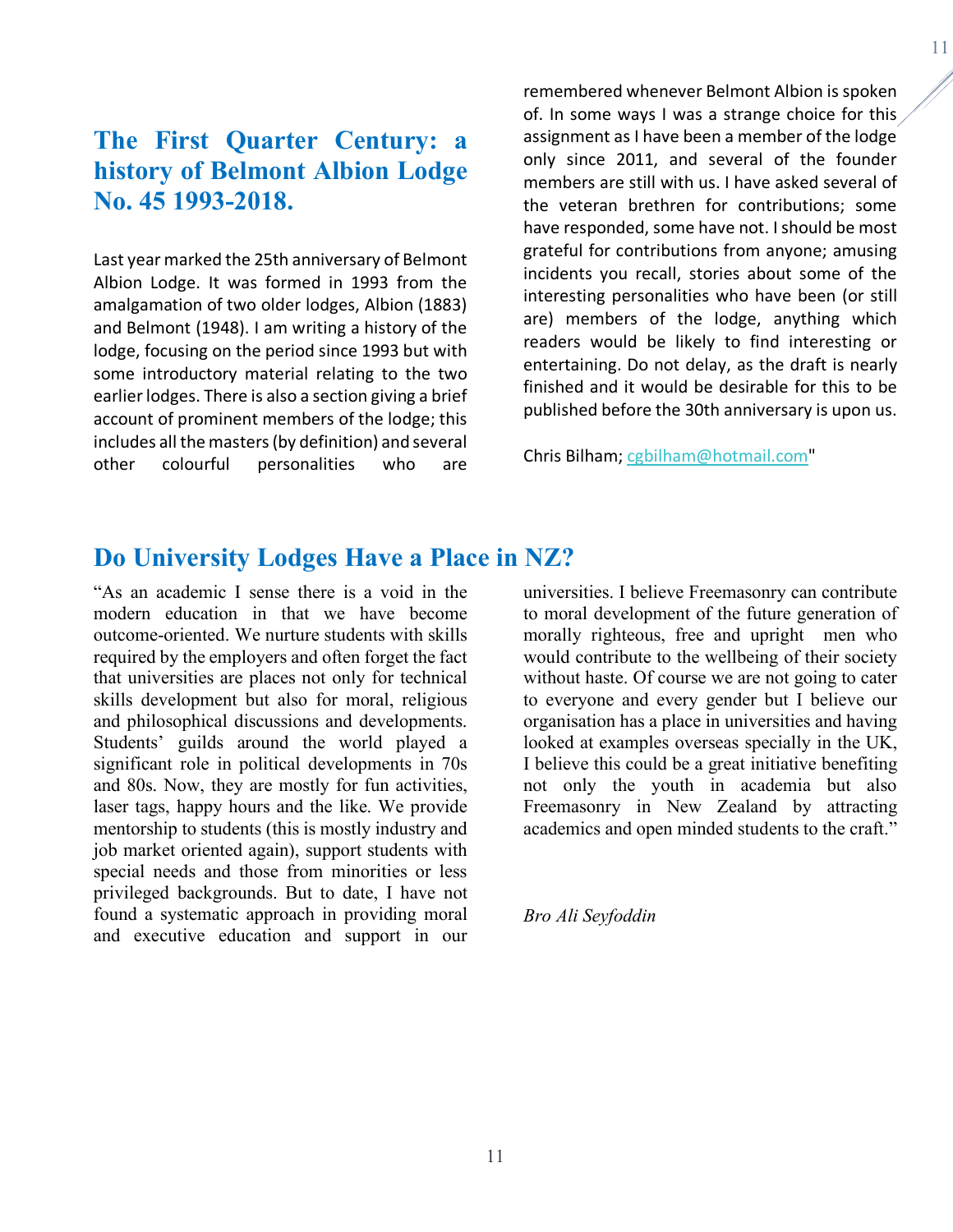## **Freemason Scholarship Award Ceremony at the Lodge of Peace No. 322**

I was invited to attend the award ceremony at the Lodge of Peace by WBro Rick Pullin who informed me that one of my PhD students, Hamideh, is among the recipients for her work on development of a novel degradable aerogel-based intranasal drug-eluting bandage for post-operative care and epistaxis treatment.

The Freemasons Scholarships are provided annually, funded and administered by The Freemasons Charity. The Freemasons Scholarships are to assist able students who are active in their involvement in the community, to complete their university education in their chosen field.

This year eight Postgraduate Scholarships of \$10,000 each and 20 University Scholarships of \$6,000 each will be offered to students attending universities at: Auckland, AUT, Waikato, Massey, Victoria, Canterbury, Lincoln and Otago.